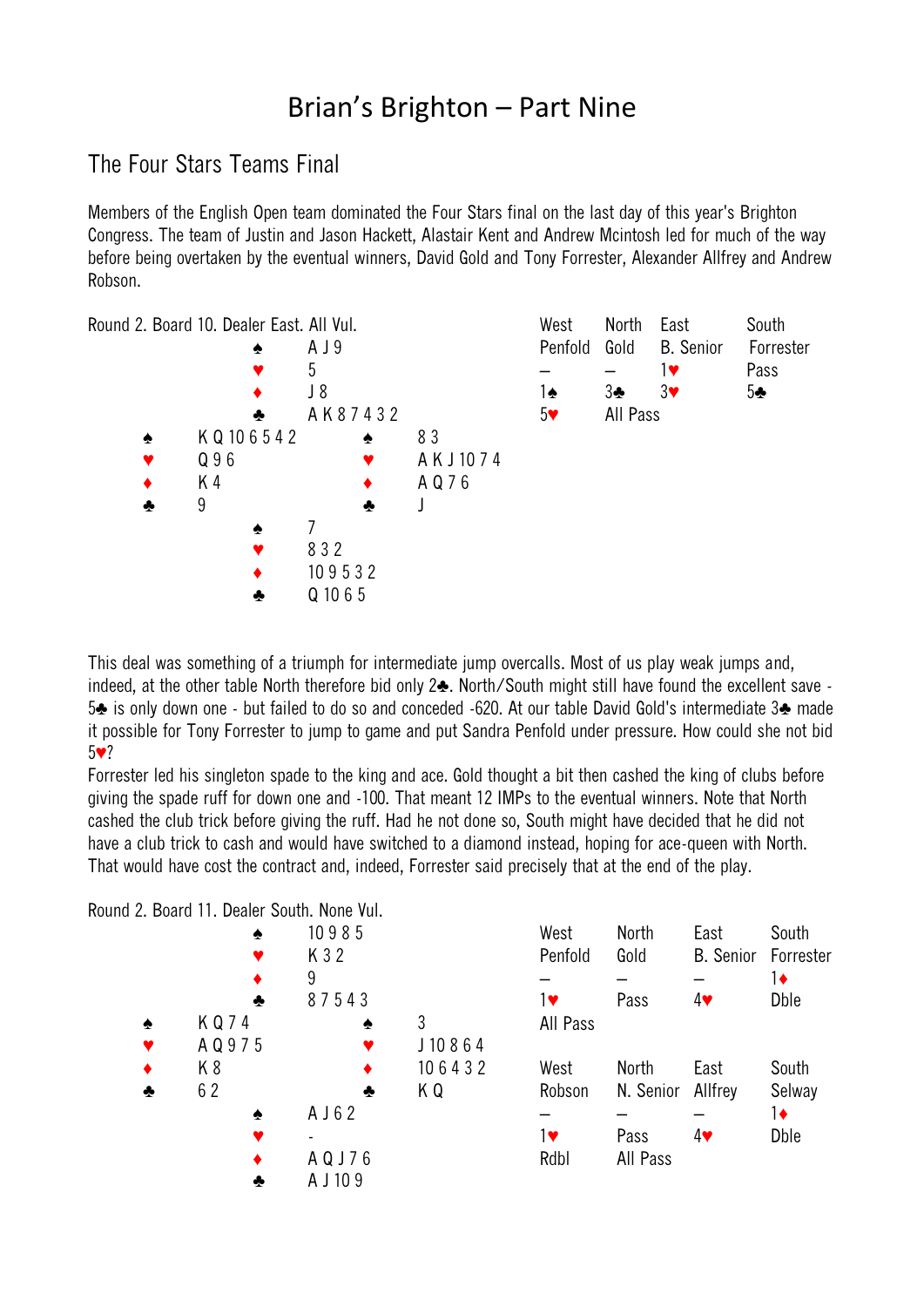East has a pretty automatic pre-emptive raise to 4♥ facing the overcall, and South an equally clearcut takeout double. Gold did well to leave it in, swayed by his king of hearts, which rated to be of little value in a spade contract. Four Spades is one down on accurate defence so this was a big winning decision. Gold led his singleton and collected a ruff to go with the three aces and heart king; down two for -300. At the other table, the auction was the same, but Andrew Robson tried a redouble to test his opponents' nerve. Four Hearts could have been making, of course, but Robson was a long way from being confident of this and was hoping someone would run to 4♠, which he had high hopes of beating. But nobody blinked and the same defence led to the same down two. This time the price was -600 and 7 IMPs. The Allfrey team won this match by 11-9 VPs.

Round 6. Board 18. Dealer East. N/S Vul.

|   | ۰         | K 542          |          | West       | North                 | East          | South                      |
|---|-----------|----------------|----------|------------|-----------------------|---------------|----------------------------|
|   |           | KJ653          |          | Kent       |                       |               | B. Senior McIntosh Penfold |
|   |           | 76             |          |            |                       | 1♦            | $4\bullet$                 |
|   | ♣         | 73             |          | $5\bullet$ | 5 <sub>Y</sub>        | $5\spadesuit$ | Pass                       |
| ۰ | 986       | ۰              | A J 10 3 | $6 -$      | Pass                  | $6\bullet$    | All Pass                   |
|   |           |                |          |            |                       |               |                            |
|   | 109542    |                | AKQJ83   | West       | North                 | East          | South                      |
|   | A Q J 9 8 | ♣              | 642      | N. Senior  | Justin H Selway       |               | Jason H                    |
|   | ♠         | Q <sub>7</sub> |          |            |                       | 1♦            | $4\bullet$                 |
|   | Y         | AQ 1098742     |          | $5\bullet$ | 5 <sub>Y</sub>        | $6\bullet$    | Pass                       |
|   |           |                |          | Pass       | $6\blacktriangledown$ | <b>D</b> ble  | All Pass                   |
|   |           | K 10 5         |          |            |                       |               |                            |

After identical starts to the two auctions, Andrew McIntosh made a grand slam try of 5♠ and Alastair Kent cooperated with a club cuebid. However, when McIntosh could not bid the grand slam himself, the partnership stopped safely in 6♦. Either of North and South might have found the paying save, but it is always hard to do when vulnerable against not, and they chose to defend.

South's lead of the ace of hearts was the second trick one ruff and discard I have seen over the weekend. The other came in Friday afternoon's BAM event. All it did was to give the overtrick. Declarer could throw a spade from hand and draw trumps. The favourable club layout meant all thirteen tricks for +940.

At the other table Norman Selway did not make the grand slam try, bidding a simple 6♦, and the Hacketts did find the save. It got even better when the opening lead was the ace of clubs, costing a trick, of course, so that the contract was down only one; -200 and 12 IMPs to the eventual runners-up.

Round 6. Board 19. Dealer South. E/W Vul.

|   | ♠         | 10              |                 | West       | <b>North</b>     | East          | South    |
|---|-----------|-----------------|-----------------|------------|------------------|---------------|----------|
|   |           | Q 7 4           |                 | Kent       | <b>B.</b> Senior | McIntosh      | Penfold  |
|   | ٠         | AQ976           |                 |            |                  |               | Pass     |
|   | ♣         | K 8 4 2         |                 | 1♦         | Pass             | 1♠            | Pass     |
| ♠ | Κ         | ♠               | QJ9865          | $2\bullet$ | Pass             | $2\spadesuit$ | All Pass |
|   | K 6 3 2   |                 | 10 <sub>5</sub> |            |                  |               |          |
| ٠ | K 8 5 4 2 |                 |                 |            |                  |               |          |
| ♣ | A 6 3     | ♣               | Q 10 9 5        |            |                  |               |          |
|   | ♠         | A 7 4 3 2       |                 |            |                  |               |          |
|   |           | A J 98          |                 |            |                  |               |          |
|   | ٠         | 10 <sub>3</sub> |                 |            |                  |               |          |
|   | ♣         | J 7             |                 |            |                  |               |          |